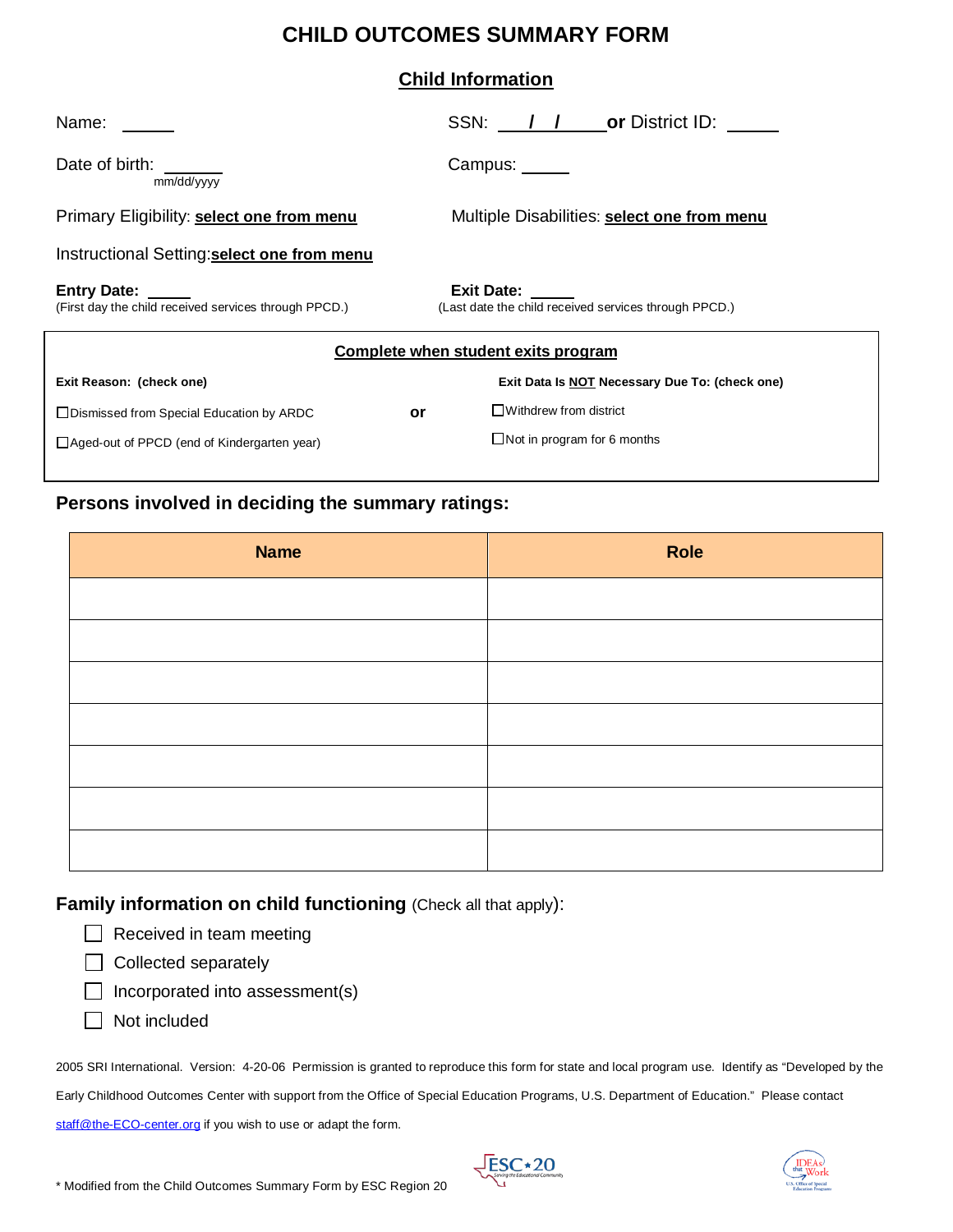### **Child Name:**

## 1. POSITIVE SOCIAL-EMOTIONAL SKILLS (INCLUDING SOCIAL RELATIONSHIPS)

*To answer the questions below, think about the child's functioning in these and closely related areas (as indicated by assessments and based on observations from individuals in close contact with the child):*

- *Relating with adults*
- *Relating with other children*
- *Following rules related to groups or interacting with others (if older than 18 months)*

**1a. To what extent does this child show age-appropriate functioning, across a variety of settings and situations, on this outcome?** *(Check one number.)*

| <b>Not Yet</b> |   | <b>Emerging</b> | <b>Somewhat</b> |              | <b>Completely</b> |
|----------------|---|-----------------|-----------------|--------------|-------------------|
|                | ۰ | ، ا<br>l se     | 15              | $\mathbf{E}$ |                   |

#### **Supporting evidence for answer to Question 1a**

| <b>Source of</b><br>information | <b>Date</b> | <b>Summary of Relevant Results</b> |
|---------------------------------|-------------|------------------------------------|
|                                 |             |                                    |
|                                 |             |                                    |
|                                 |             |                                    |
|                                 |             |                                    |
|                                 |             |                                    |
|                                 |             |                                    |

**1b.** *(If Question 1a has been answered previously):* **Has the child shown** *any* **new skills or behaviors related to positive social-emotional skills (including positive social relationships) since the last outcomes summary?** *(Check one and describe)*

| $\Box$         | <b>Describe:</b> |
|----------------|------------------|
| Yes            |                  |
|                |                  |
|                |                  |
| $\Box$         |                  |
| $\overline{N}$ |                  |
|                |                  |

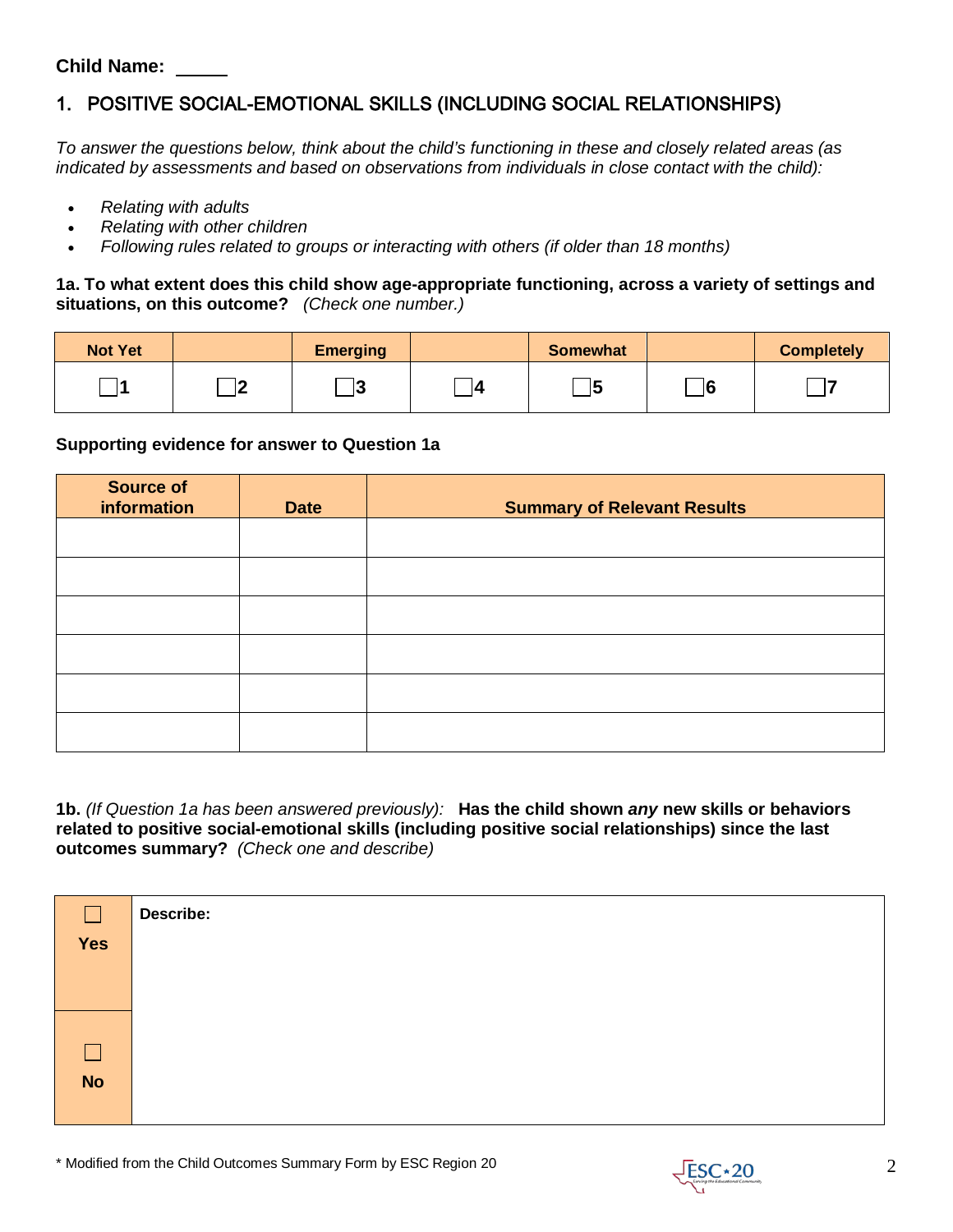**Child Name:** 

### **2.** ACQUIRING AND USING KNOWLEDGE AND SKILLS

*To answer the questions below, think about the child's functioning in these and closely related areas (as indicated by assessments and based on observations from individuals in close contact with the child):*

- *Thinking, reasoning, remembering, and problem solving*
- *Understanding symbols*
- *Understanding the physical and social worlds*

### **2a. To what extent does this child show age-appropriate functioning, across a variety of settings and situations, on this outcome?** *(Check one number.)*

| <b>Not Yet</b> |         | <b>Emerging</b> | <b>Somewhat</b> |          | <b>Completely</b> |
|----------------|---------|-----------------|-----------------|----------|-------------------|
|                | 16<br>− | ю<br>ю          | ᅟᆭ<br>−∣◡       | $\Box$ 6 |                   |

### **Supporting evidence for answer to Question 2a**

| Source of<br>information | <b>Date</b> | <b>Summary of Relevant Results</b> |
|--------------------------|-------------|------------------------------------|
|                          |             |                                    |
|                          |             |                                    |
|                          |             |                                    |
|                          |             |                                    |
|                          |             |                                    |
|                          |             |                                    |

**2b.** *(If Question 2a has been answered previously):* **Has the child shown** *any* **new skills or behaviors related to acquiring and using knowledge and skills since the last outcomes summary?** *(Check one and describe)* 

| $\Box$<br>Yes | Describe: |
|---------------|-----------|
| <b>No</b>     |           |